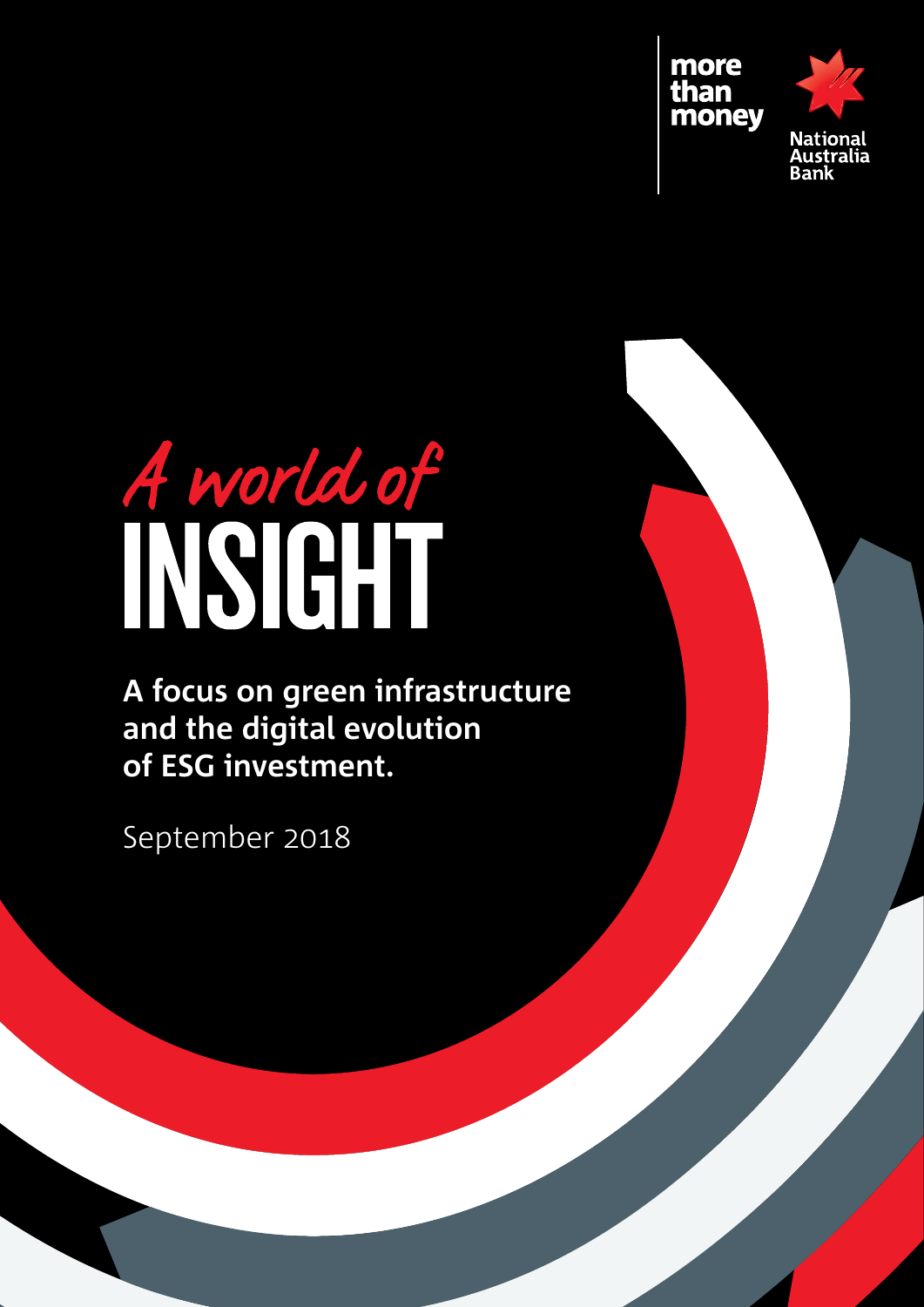# Using Blockchain to boost green investment

**How to create trust, transparency and liquidity for green infrastructure opportunities.**

### The global green phenomenon

Green investments are rapidly gaining in popularity with investor mandates and demand changing significantly in recent years to support this asset class.

We have seen this first in the debt markets with a dramatic rise in the demand for green bonds. The market is expected to grow about 40% this year.

This is not because investors are prepared to "take a haircut to save the world", in the words of Sean Kidney, chief executive of the Climate Bonds Initiative.

Instead, investors are eyeing green bonds because they believe they can create value and deliver strong returns by increasing their exposure to renewable and clean energy projects, sustainable water management initiatives, green buildings and future low carbon mobility solutions.

"This is a global phenomenon…we have green shoots everywhere", Mr Kidney said in his keynote address at National Australia Bank's (NAB's) inaugural 'Insight Series' seminar in London on Thursday, 6 September 2018.

But are these investors across the spectrum actually changing and measuring the impact of their investment? Many investors are struggling to reconcile their desire to invest in sustainable business opportunities given their stringent investment criteria and reporting needs. New fintech technologies such as digital assets, built using blockchain, offer a solution by helping both investors and green infrastructure providers to meet the environmental, social and governance (ESG) requirements, and mobilise capital at the scale needed to finance this transition to a green, low carbon economy.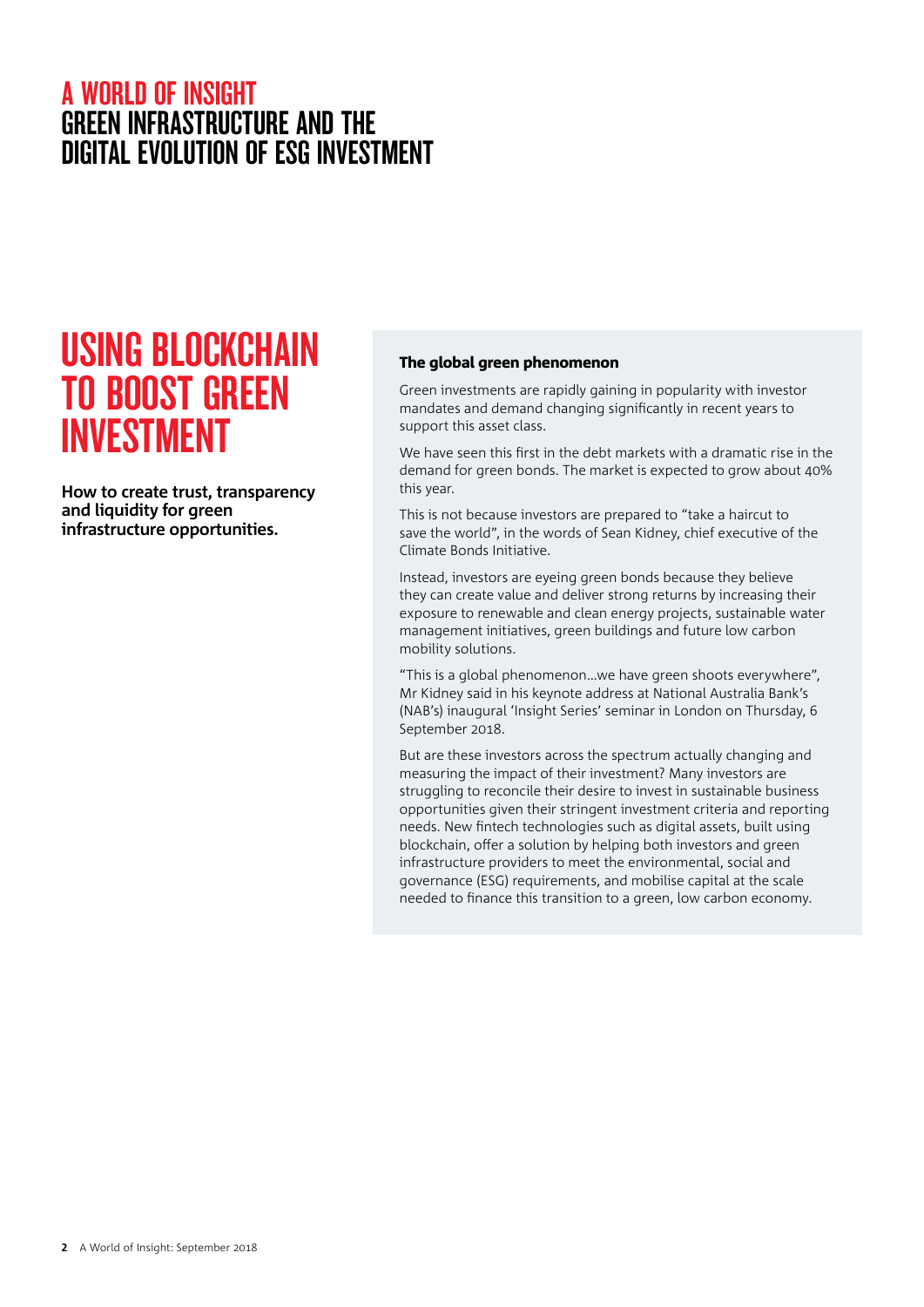"This is a global phenomenon… we have green shoots everywhere"

Sean Kidney, Chief Executive, Climate Bonds Initiative

### Rewards and risks

Around the world, we are witnessing a green investment shift away from purely short-term financial returns, towards a focus on long-term sustainability themed investing, taking ESG factors into account in the investment process and seeking both financial and societal returns.

Many industry regulators are already favouring sustainable businesses; taxation is increasingly penalising emissions; stock exchanges, meanwhile, reflect the trend and are more likely to list green companies.

All these developments make investors recognise that the transition to a low carbon and sustainable future is real.

Investors are going green, because they want to reduce their portfolios' exposure to climate change, which – as panellists at NAB's seminar repeatedly noted – "poses a big threat". Some of this is direct material risk, for example soaring insurance liabilities. Potentially much more damaging, however, is the exposure to indirect investment risks: global warming could turn investments in fossil fuel powered vehicles or coal into stranded assets; there is also the concern that climate exposure will create volatility that makes it more difficult to match assets and liabilities and to determine market prices for assets.

### Evaluating green opportunities

The interest of investors in green bonds and green infrastructure could not be timelier, as the shift towards more sustainable investment opportunities comes at a time of great need.

World leaders promised in Paris in 2015 to prevent global average temperatures from rising by more than 2.0C (3.6F) above the pre-industrial era, to deliver on this, investment in green infrastructure to the tune of \$60-90 trillion will be required by 2030.

Fortunately, as investors seek both new opportunities and diversification strategies, "we have a lot of money to employ", said Bertrand Loubieres, head of infrastructure finance at AXA Investment Managers.

But in spite of this meeting of minds – between those requiring investment in projects that make infrastructure climateadapted and resilient, and investors with both the funds and the desire to get involved – it is often tricky to match demand with supply.

This is because investors are required to evaluate green infrastructure investment opportunities in terms of potential risks and rewards, both in the short and the long term, before funds can be directed towards mitigating initiatives that address pollution and climate change.

Hence, they require proper reporting procedures to be implemented. Without them, many investment opportunities simply fall foul of investors' investment screening and reporting requirements.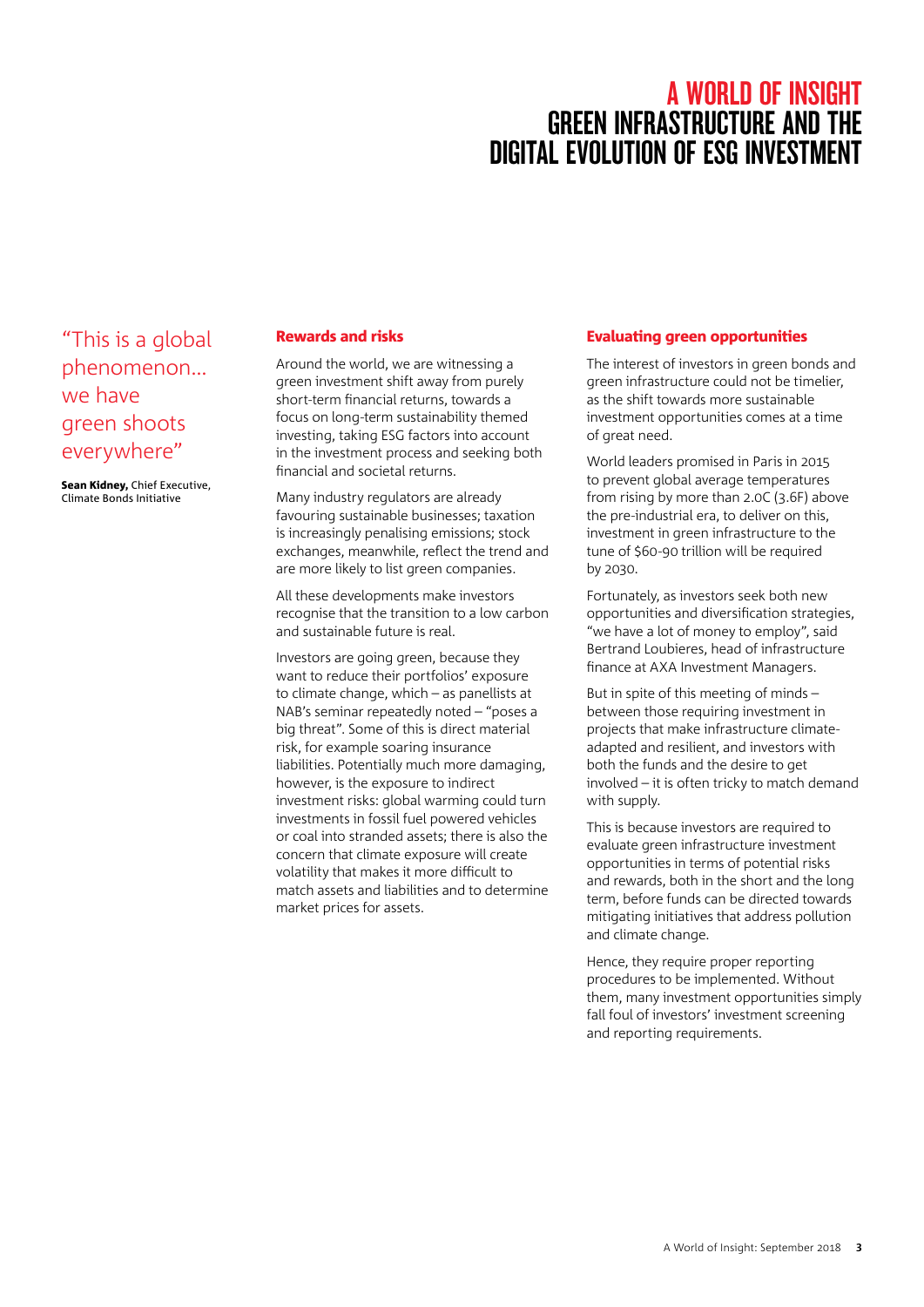### Fintech for investors

The result is "a lack of credible investment opportunities for impact investors to act upon", observed Cecilia Repinski, executive director, Stockholm Green Digital Finance. "There's excess demand and a shortage of supply."

Fortunately, however, we are seeing a host of new fintech instruments that will help alleviate the situation. "I think we're going to see entirely new solutions to old problems", Ms Repinski said.

The solutions will include both new products and new market players, such as the blockchain-based green energy trading platform WePower, Stockholm Green Digital Finance – a not-for-profit centre tasked to accelerate green finance and investment through fintech innovations – and their Green Assets Wallet blockchain technology that validates and reports on green impacts, and the software technology company ConsenSys, which uses blockchain for digital verification.

"This digital transformation, it's everywhere, it's all around us," said WePower's chief executive Nick Martyniuk, who, together with business development manager Jokubas Viduto, created a digital platform that makes it possible to verifiably sign Power Purchase Agreements in order to "empower buyers of energy", while simultaneously "decreasing the risk on both sides" of the transaction.

WePower's tradeable Smart Energy Contracts are essentially Contracts for Difference, which enable renewable energy producers, even small ones, to sell energy tokens that represent digital utility services, which in turn represent their commitment to deliver energy in the future.

"This means the energy providers can be sure they'll have the income they'll need to run the business," said Nick Martyniuk.

The platform enables the seller to deal directly with buyers. Small companies, and even households, can invest in the energy market, where their tokens can be freely traded at current market price if their energy requirements change over time.

### Faster funding

ConsenSys is also enabling investors to put their money to work for good more efficiently.

The company has created an impact investment blockchain platform that provides instant access to investment criteria. Investors and philanthropists can enter information about what investments they are looking for, what their capital needs and return requirements are, and whether their focus is mainly on generating returns or making an impact. They can also detail which of the sustainable development goals they want to invest in.

Another ConsenSys platform matches suppliers of environmental or ecosystem services with buyers. Let's say the owner of a forest that is in a water catchment area provides natural spring water to a bottling plant downstream. By using the ConsenSys platform, the bottling plant can pay the land owner within a transparent contractual framework, in order to safeguard water quality.

"There is huge potential for the blockchain to be used as a platform for such transactions", argued Kuhan Tharmananthar, product lead at ConsenSys.

It's also possible to underpin agricultural assets with Smart Contracts, using digital and blockchain platforms to turn them into digital assets. It allows farmers and smallholders to access funds instantaneously, by using a very simple futures trading formula. Previously, they would have to wait 12 to 24 weeks for funds to arrive; thanks to Fintech, they can run their farms much more efficiently.

## "This digital transformation, it's everywhere, it's all around us"

Nick Martyniuk, Chief Executive, **WePower**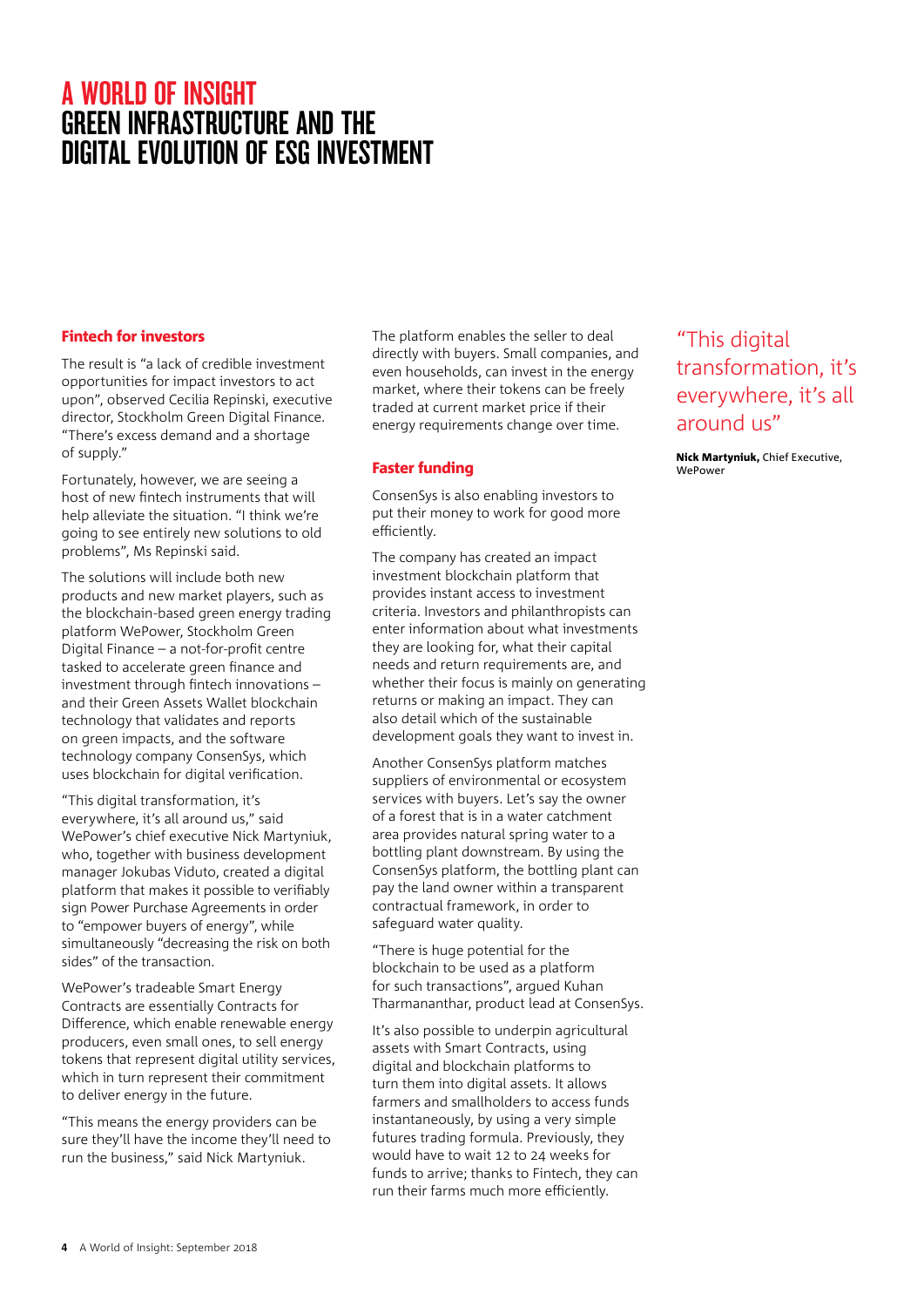# A WORLD OF INSIGHT **GREEN INFRASTRUCTURE AND THE** digital evolution OF ESG INVESTMENT

### Investors have a role to play

As digital assets mature and regulators, politicians and the broader public drive demand for sustainable investments, we could soon see green bonds go mainstream.

Investors want these instruments to be employed more widely to help cut costs, build trust and enable impact investors to come onboard.

Too often, "we lack disclosure, we lack information", observed Axa's Loubieres. "I'm not an engineer. I'm not an environmentalist. There needs to be a methodology. You have to have a holistic approach."

Volker Häussermann, director of infrastructure investment at Colonial First State, said investors "cannot just wait until someone creates a green investment opportunity. It's about taking responsibility to make the investments sustainable and viable in the long term."

"We as investors can play a role," he said.

"Digital evolution within ESG investment is going to change how borrowers borrow and how investors invest"

John McClusky, General Manager, Head of NAB London Branch

### Where are we headed?

In conclusion, it is evident that developments in the digital world are happening at a rapid pace and aren't something that can be ignored, as was echoed by NAB's John McClusky, General Manager, Head of NAB London Branch who said "digital evolution within ESG investment is going to change how borrowers borrow and how investors invest."

Much of the emphasis must be on education, to make sure both issuers and investors become more familiar with blockchain-based digital assets. This can happen quickly, so we expect ever more – perhaps even most – bonds and corporate loans to be agreed using blockchain technology.

As a consequence, there will be less bureaucracy, greater transparency, and the real economy will grow in ways that safeguard the environment and contribute towards the implementation of the UN's Sustainable Development Goals.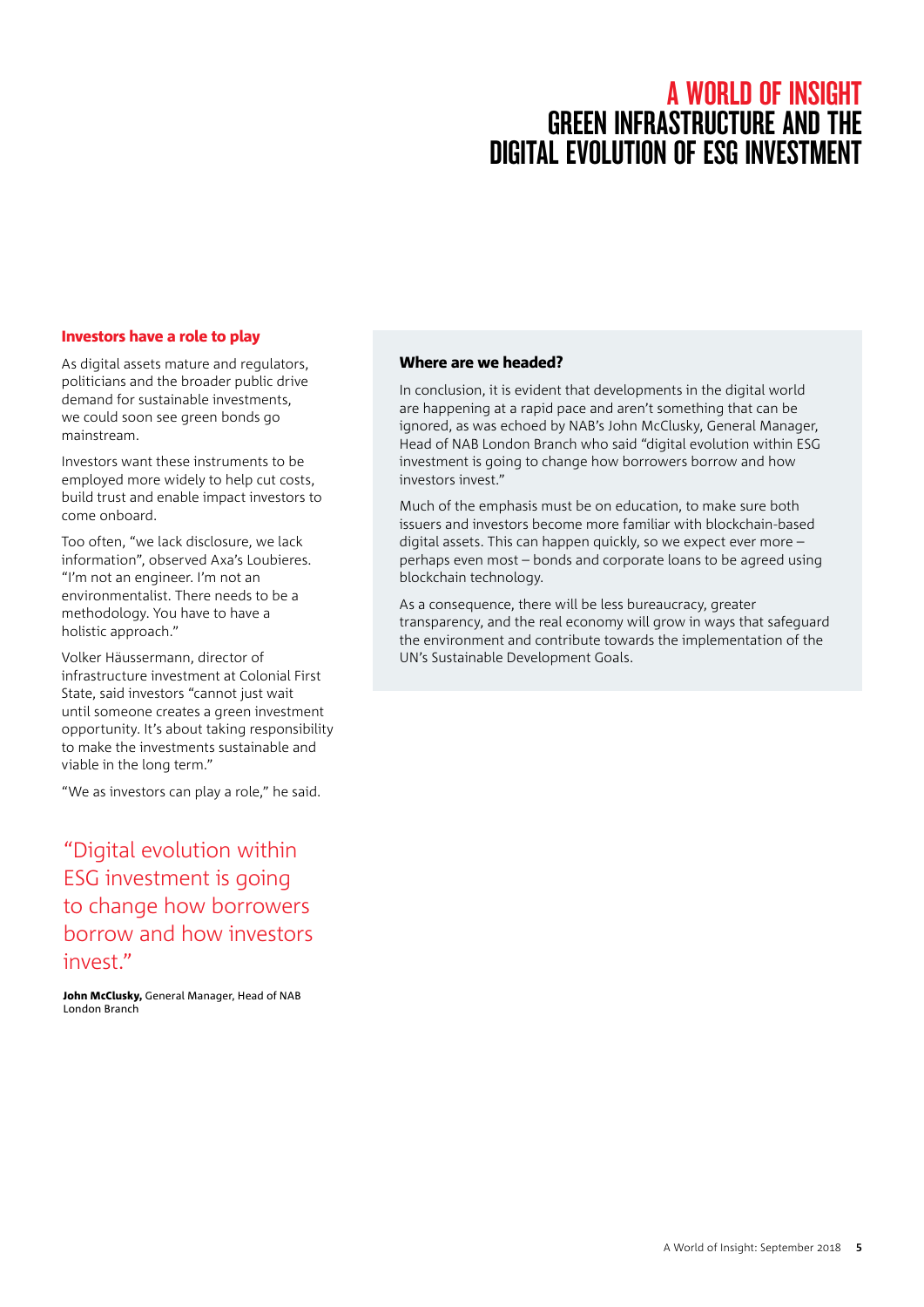### **Important information**

So far as the laws, rules, principles and regulations (as amended, replaced or superseded) of the Financial Conduct Authority and the Prudential Regulation Authority or their successors or assigns allow, National Australia Bank Limited and its subsidiaries, affiliates, directors, employees, agents, advisers and other related bodies (together the "Bank") disclaims any warranty or representation as to the completeness, accuracy, adequacy, reliability, legality, validity, effectiveness or enforceability of the information and statements in this document, or any other written or oral information and opinions received by any interested party or its advisers at any time in connection with this document.

The content of this document (including any amount, valuation and transaction structure):

- is preliminary, indicative and provided for information purposes only;
- is not intended to form the basis of any investment decision and does not constitute or contain any recommendation by the Bank;
- may be subject to change and the Bank does not undertake to review the content or the financial condition, status or affairs of any relevant party;
- is not intended to create any legal relations nor contractual obligations on the Bank;
- does not constitute an offer or commitment to enter into any transaction or provide finance, neither does it indicate or suggest that any such offer or commitment shall be forthcoming;
- does not purport to be complete or exhaustive and should be read in conjunction with other documentation;
- should not be relied upon; and
- • remains subject to the Bank's internal approvals and negotiation of satisfactory legal documentation.

Recipients should not rely on the contents of the documentation and should make their own independent assessment as to the accuracy and suitability of the information and where appropriate, recipients should seek professional advice relevant to their circumstances. The Bank will not be liable (whether in negligence or otherwise) for any loss or damage suffered from relying on this document.

Any projection, forecast, estimate, valuation or other forward-looking statement ("Projections") in this document only illustrates hypothetical performance under specified assumptions or conditions and are provided for use by you only and by no other person. Any Projections are provided for information purposes only as an indicative and hypothetical guide to current market values. The methodologies used to calculate any Projections are prepared by the Bank for its internal purposes only, and are based on market factors which the Bank believes to be relevant and calculated in accordance with its internal policies and models. Any Projections do not take into consideration or allow for any adjustments in relation to transaction size or market liquidity.

Accordingly, any Projections may not be current, reliable or complete. Any Projections are not binding, and are not intended to be, nor should they be construed as, terms on which new transactions are to be entered into, or terms at which existing transactions can be liquidated or unwound. Accordingly, no reliance should be placed on any Projections.

This document is directed solely at qualified, sophisticated or professional investors ("Investors") to whom the document may be lawfully distributed in their respective jurisdiction. Any investment activity described in this document is only available to Investors. Persons other than Investors should not rely on or act upon any information contained in this document.

The Bank may have proprietary positions in any products described in this document and reserves the right to withdraw any product at any time without notification.

This document is strictly confidential and is provided for information purposes on the understanding that none of the material herein will be divulged to outside parties and that circulation, distribution or discussion of the contents will be limited to any intended recipient organisation to the extent possible.

Any orders or requests from Investors situated outside of the United Kingdom, to subscribe for securities or financial instruments must be placed either through NAB Europe Limited or nabSecurities Inc., as the case may be. The delivery of this document to overseas recipients may be affected by the laws of the recipient's relevant jurisdiction. It is the responsibility of the recipients of this document to satisfy themselves as to full compliance with the relevant laws and regulations of any territory in connection with the receipt of this document and/or for the purposes of any further investigation of, and/or for the entering into of any legally binding documentation. The Bank will not accept any liability to any person in relation to any failure to comply as necessary or appropriate with the relevant overseas stipulations. Overseas recipients should consult their professional advisors as to whether they require any governmental or other consent or need to observe any other formalities to enable them to receive or respond to this document.

This document shall not exclude any liability for, or remedy in respect of, fraudulent misrepresentation by the Bank or the recipient(s).

Nothing contained in this document or any other information or explanation provided by the Bank will be considered an invitation to engage in business, a recommendation, guidance, proposal, advice or solicitation to provide investment, financial or banking services or an invitation to invest or deal in any financial instruments.

This document shall be governed by and construed in accordance with the laws of England and Wales.